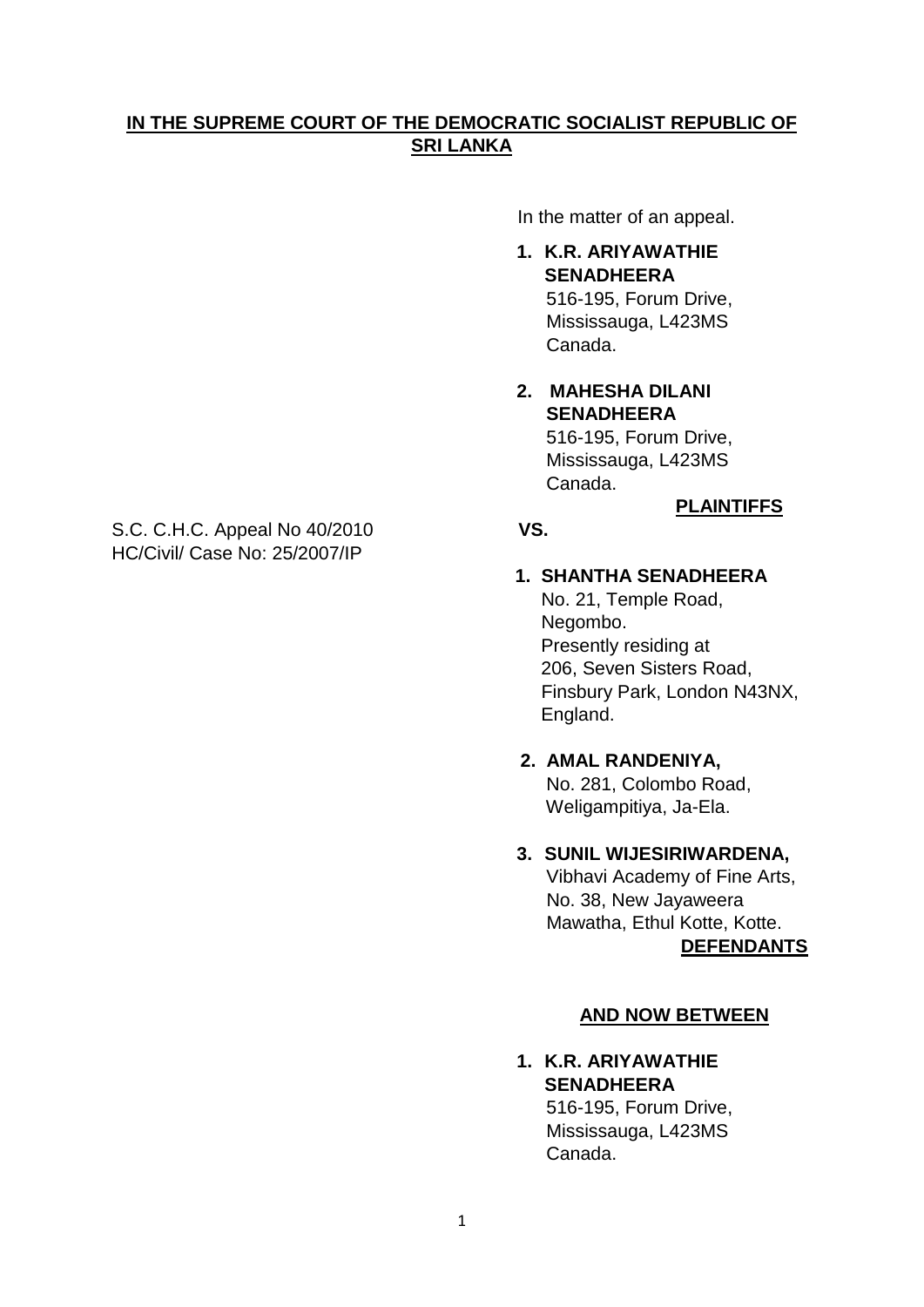# **2. MAHESHA DILANI SENADHEERA** 516-195, Forum Drive,

 Mississauga, L423MS Canada.

#### **PLAINTIFFS-APPELLANTS**

 **VS.**

### **1. SHANTHA SENADHEERA**

 No. 21, Temple Road, Negombo. Presently residing at 206, Seven Sisters Road, Finsbury Park, London N43NX, England.

## **2. AMAL RANDENIYA,**

 No. 281, Colombo Road, Weligampitiya, Ja-Ela.

 **DEFENDANTS- RESPONDENTS**

**BEFORE:** S.E. Wanasundera, PC, J Sisira J. De Abrew J Prasanna Jayawardena, PC, J

**COUNSEL:** Dr. Mahinda Ralapanawe with Nisansala Fernando for the Plaintiffs-Appellants. Dr. Harsha Cabral, PC. with Kuvera de Zoysa PC, M.U.M. Ali Sabry PC, and Kushan Illangatillake for the 2<sup>nd</sup> Defendant-Respondent.

ARGUED ON:  $12^{th}$  October 2016.

**WRITTEN** By the Plaintiff-Appellant on 08<sup>th</sup> January 2014. **SUBMISSIONS** By the 2<sup>nd</sup> Defendant-Respondent on 11<sup>th</sup> June 2013. **FILED:**

**DECIDED ON:**  $22<sup>nd</sup>$  June 2017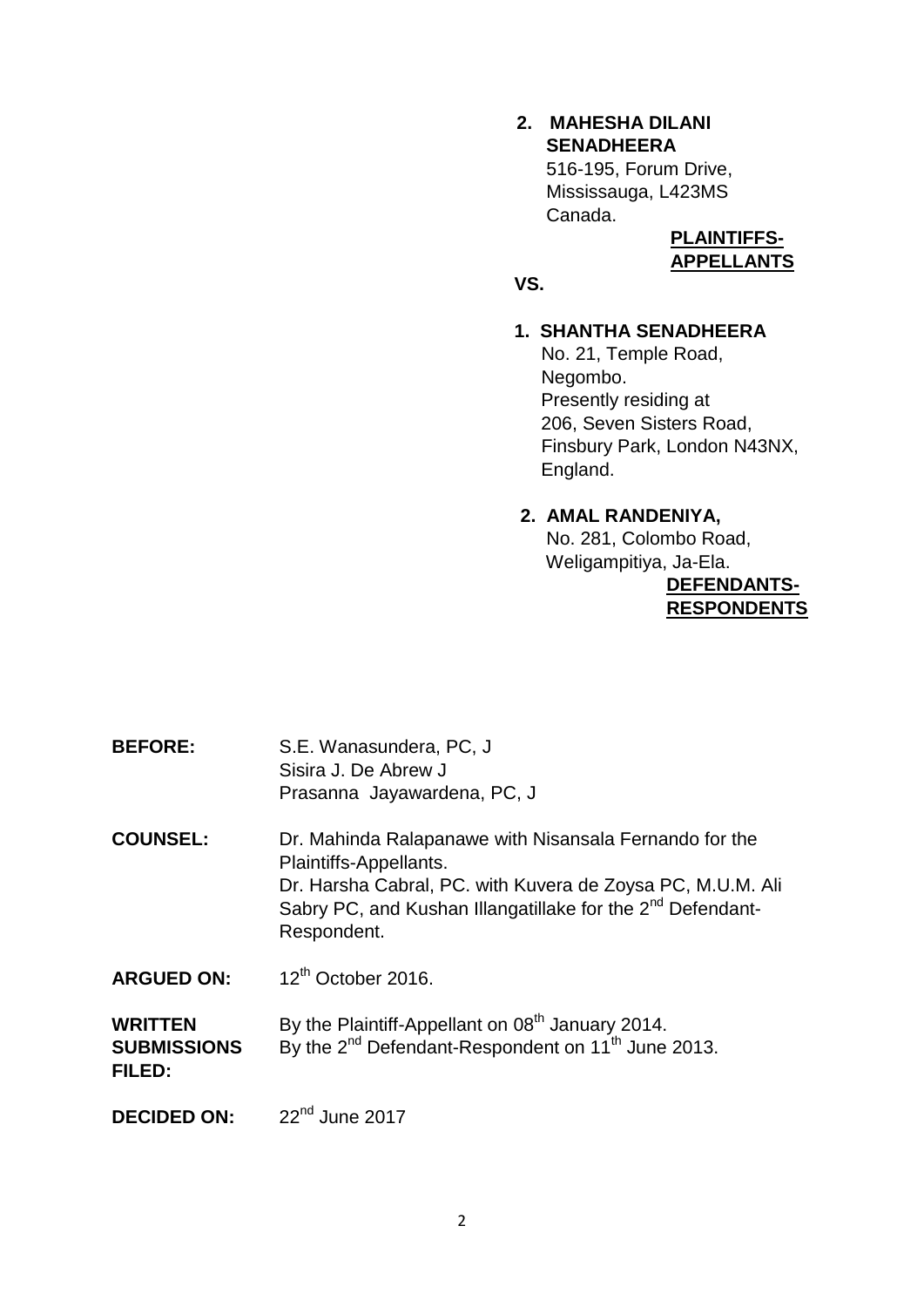#### Prasanna Jayawardena PC. J

The book titled "නූතන චිතු කලාවේ රසික සංකල්ප" was authored by the artist and scholar, Mr. Kulanatha Senadheera. It was first published in 1973. The work briefly surveyed and described the development of art in the western world and also the place of art in relation to social values, western culture, western philosophy and psychology. This was, perhaps, the first work on this subject in Sinhala and the book attracted a readership, which continued over the years. Mr. Senadheera died in 1987. A second edition of the book was not published prior to his death.

In September 2006, "Vibhavi Lalitha Kala Academy" [Vibhavi Academy of Fine Arts] published what is stated to be the "Second Edition" ["වදවන මුද්රණය*"*] of the book titled "නූතන චිතු කලාවේ රසික සංකල්ප". It is common ground that, Vibhavi Academy of Fine Arts is an incorporated body. It describes itself as a nongovernment and non-profit making institution established as an alternative and independent school for teaching fine arts in Sri Lanka.

The front cover of this second edition has the title "නුතන චිතු කලාවේ රසික සංකල්ප" in large font using bold type and below that, the name of the author – *ie:*  "කුලනාථ වේනාධීර " – in slightly smaller but still very noticeable stylized font, which is also in bold type. The inside cover bears a photograph of the author with his name and years of birth and death – *ie:* "කුලනාථ වේනාධීර (1933-1987)". The very next page, which can be termed the Title Page, also states the same title and name of the author, in distinct font. The next page again states the same title of the book and name of the author, at the top of the page. Thereafter, the ISBN (International Standard Book Number) of the book is mentioned. Next, the abovenamed 1<sup>st</sup> defendant-respondent is named as the holder of the copyright of the book by the notation "© ශාන්ත වේනාධීර". The year of the initial publication is stated to be February 1973. The year of the publication of the second edition is given as September 2006. Thereafter, "Vibhavi Lalitha Kala Academy" of No. 38, Nawa Jayaweera Mawatha, Etul Kotte", is named as the publisher of the second edition. M/S "Sign and Graphics" of No. 123, Old Road, Nawinna, Maharagama is stated to be the printer of the second edition. All these details are in clear and distinct type and are obvious to a reader. The next page is also in the nature of a Title Page and again states the title of the book, the name of author and the name of the publisher in bold font. The following page reproduces the Foreword by the author, which was included in the first edition. At the end of this Foreword, the author's name, address and date of writing the Foreword - *ie:* "කුලනාථ වේනාධීර, 21, පන්සල පාර, මීගමුව, 1973.02.12" - are clearly stated.

Thereafter, the next two pages contain the Foreword to the second edition which has been written by the abovenamed 2<sup>nd</sup> defendant-respondent, whose name is stated at the end of that Foreword. In his Foreword, the  $2<sup>nd</sup>$  defendant-respondent says he is a nephew of the author. He also states that the second print is being published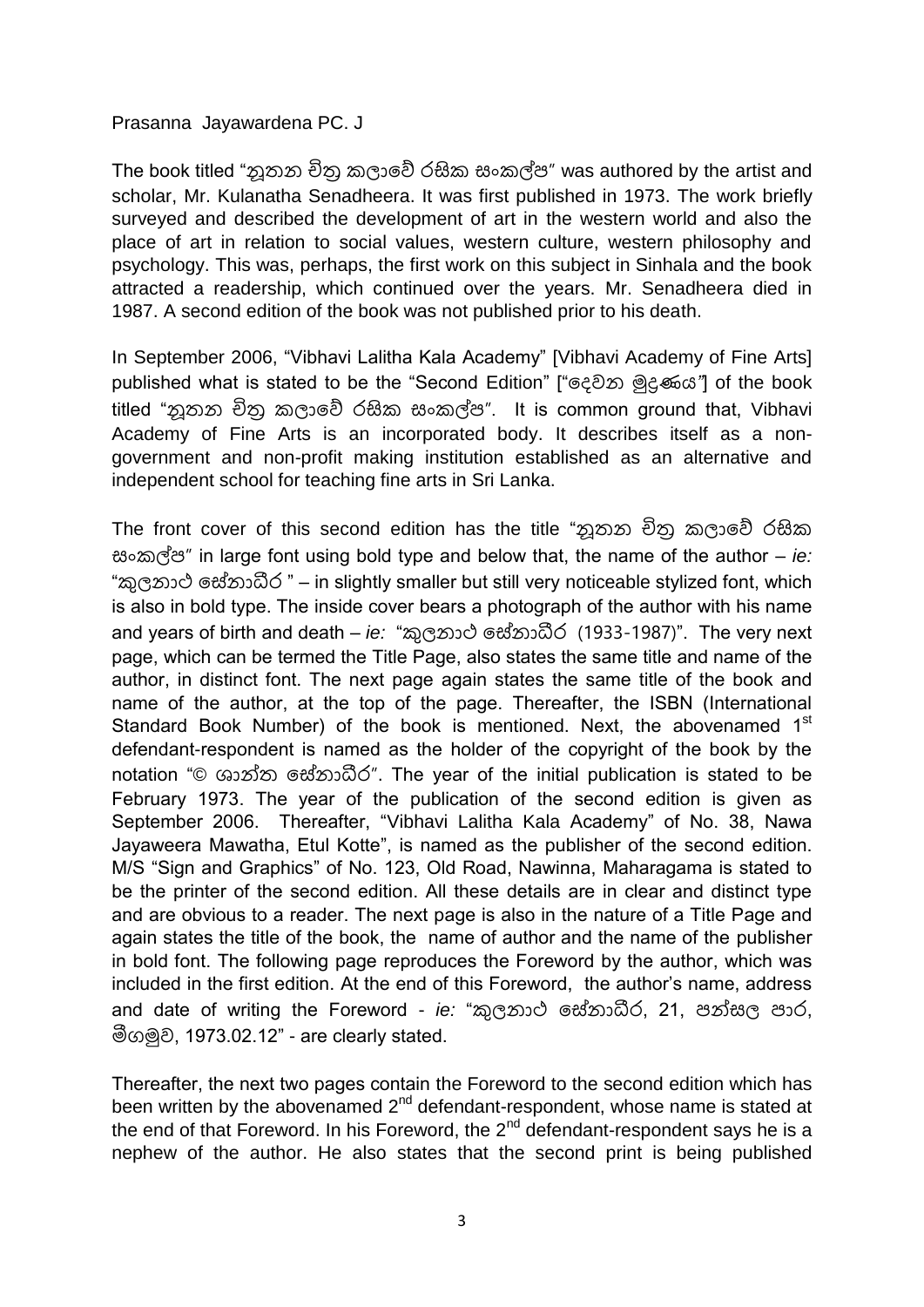consequent to a suggestion made by Mr. Chandraguptha Thenuwara who founded Vibhavi Lalitha Kala Academy.

The 2<sup>nd</sup> defendant-respondent states that, Mr. Thenuwara had observed there were very few remaining copies of the first edition of "නූතන චිතු කලාවේ රසික සංකල්ප" for the use of students and other readers and that it will be useful to publish a second edition. The  $2^{nd}$  defendant-respondent has also stated that, the copyright of the book is held by the 1<sup>st</sup> defendant-respondent.

I have described, in some detail, the contents of the front cover, inside cover and first few pages of the second edition of "නූතන චිතු කලාවේ රසික සංකල්ප", because these components prominently and unmistakably identify the author of the book to be Kulanatha Senadheera, the owner of the copyright to be the  $1<sup>st</sup>$  defendant and the publisher to be Vibhavi Lalitha Kala Academy. I have also referred to the Foreword to the second edition of the book to demonstrate it was written by the  $2<sup>nd</sup>$  defendantrespondent and that he has named Kulanatha Senadheera as the author of the work "නූතන චිතු කලාවේ රසික සංකල්ප" and named the 1 $^{\rm st}$  defendant-respondent as the owner of the copyright to the work.

On 25<sup>th</sup> July 2007, the 1<sup>st</sup> and 2<sup>nd</sup> plaintiffs-appellants ["the 1<sup>st</sup> and 2<sup>nd</sup> plaintiffs"] instituted this action in the High Court of the Western Province exercising Civil [Commercial] Jurisdiction and holden in Colombo, against the 1<sup>st</sup> defendantrespondent ["the  $1<sup>st</sup>$  defendant"], the  $2<sup>nd</sup>$  defendant-respondent ["the  $2<sup>nd</sup>$  defendant"] and the 3rd defendant who was one Sunil Wijesiriwardena of Vibhavi Lalitha Kala Academy.

The  $1<sup>st</sup>$  and  $2<sup>nd</sup>$  plaintiffs are the widow and daughter of Kulanatha Senadheera. The 1<sup>st</sup> plaintiff and Kulanatha Senadheera had a son named Sidath Senadheera who was also the 2<sup>nd</sup> plaintiff's brother. Sidath Senadheera was *not* joined as a party to this action, either as a plaintiff or defendant. The  $1<sup>st</sup>$  defendant is the younger brother of Kulanatha Senadheera. The 2<sup>nd</sup> defendant is the nephew of Kulanatha Senadheera. The 1<sup>st</sup> and 2<sup>nd</sup> plaintiffs pleaded that, the 3<sup>rd</sup> Defendant is the trustee of Vibhavi Lalitha Kala Academy.

The 1<sup>st</sup> and 2<sup>nd</sup> plaintiffs pleaded that, Kulanatha Senadheera held the copyright of his work "නූතන චිතු කලාවේ රසික සංකල්ප". They claim that, after the death of Kulanatha Senadheera, all rights arising out of his copyright of the work, devolved upon the  $1^{st}$  and  $2^{nd}$  plaintiffs and Sidath Senadheera, who are the heirs of Kulanatha Senadheera.

The 1<sup>st</sup> and 2<sup>nd</sup> plaintiffs stated that, the 1<sup>st</sup> defendant has, without the agreement or knowledge of the  $1<sup>st</sup>$  and  $2<sup>nd</sup>$  plaintiffs, unlawfully claimed to be entitled to the copyright and published a second edition of "නූතන චිතු කලාවේ රසික සංකල්ප" in September 2006. The plaintiffs go on to state that, the  $2^{nd}$  defendant had actively participated in the publication of that second edition and written a Foreword to it.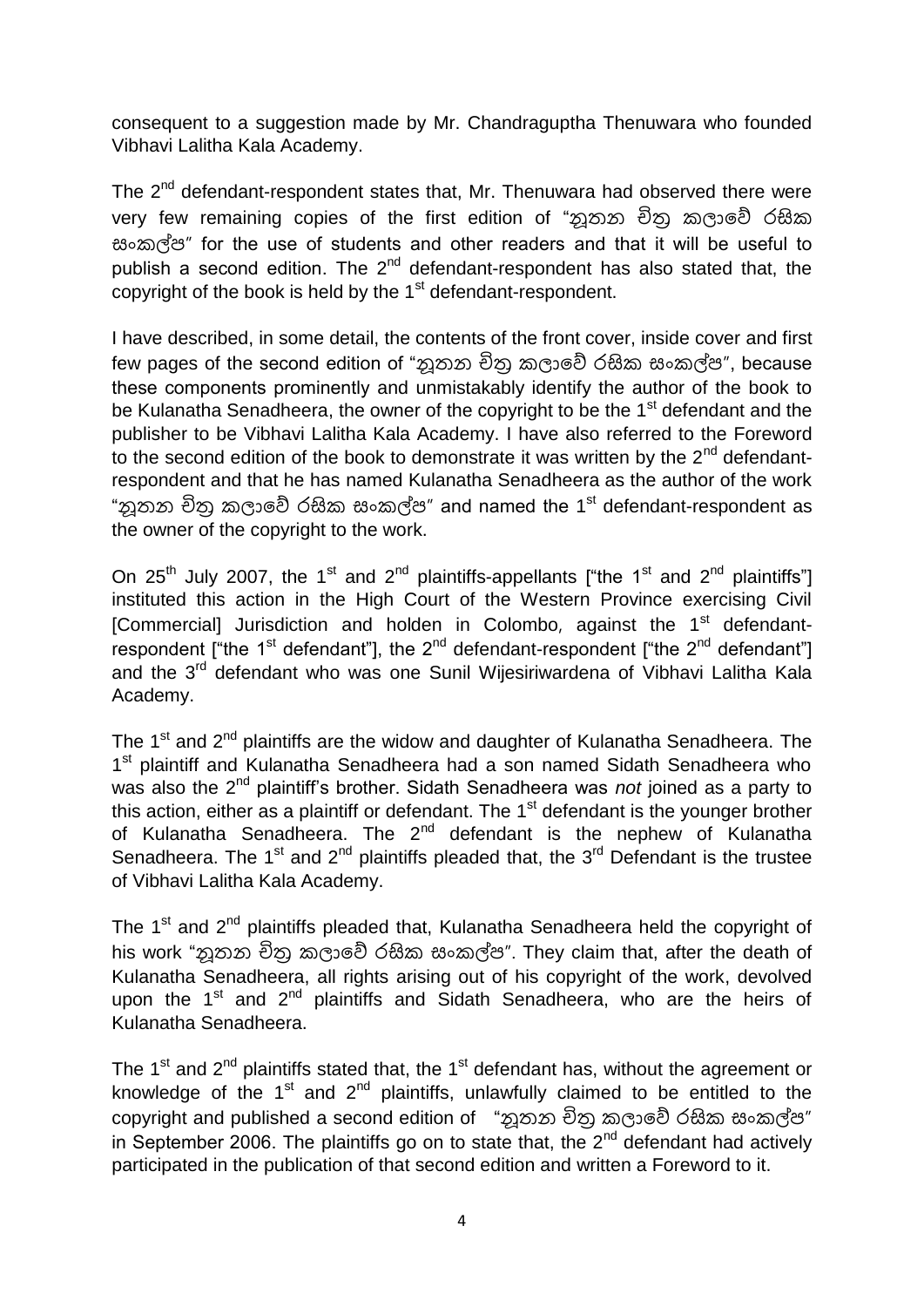The plaintiffs pleaded that, the aforesaid acts of the  $1<sup>st</sup>$  and  $2<sup>nd</sup>$  defendants infringed their rights which are protected by **section 10 (1) (a)** of the Intellectual Property Act No. 36 of 2003. The plaintiffs also averred that, the  $3<sup>rd</sup>$  defendant was the publisher of the second edition of "නූතන චිතු කලාවේ රසික සංකල්ප" and, therefore, also liable for the wrongful acts of the  $1<sup>st</sup>$  and  $2<sup>nd</sup>$  defendants which had violated the plaintiffs' aforesaid rights.

On the basis of these averments, the plaintiffs claimed that a cause of action had accrued to them to sue the  $1^{st}$ ,  $2^{nd'}$  and  $3^{rd}$  defendants, jointly and severally for: (i) a declaration that, following the death of Kulanatha Senadheera, all rights to the work "නූතන චිතු කලාවේ රසික සංකල්ප" under and in terms of the Intellectual Property Act, are held by the  $1<sup>st</sup>$  and  $2<sup>nd</sup>$  plaintiffs and Sidath Senadheera; (ii) a declaration that, the publication of the work by the  $1<sup>st</sup>$ ,  $2<sup>nd</sup>$  and  $3<sup>rd</sup>$  defendants has infringed the rights of the  $1<sup>st</sup>$  and  $2<sup>nd</sup>$  plaintiffs which are protected by section 9 of the Intellectual Property Act; (iii) a declaration that, the  $1<sup>st</sup>$ ,  $2<sup>nd</sup>$  and  $3<sup>rd</sup>$  defendants were not entitled to publish and distribute the work without the consent of the 1<sup>st</sup> and  $2^{nd}$  plaintiffs; (iv) a declaration that, the 1<sup>st</sup> and  $2^{nd}$  defendants have infringed the rights of the  $1<sup>st</sup>$  and  $2<sup>nd</sup>$  plaintiffs which are protected by section 10 of the Intellectual Property Act; (v) for the recovery of damages in a sum of Rs.600,000/- from the  $1<sup>st</sup>$ ,  $2^{nd}$  and  $3^{rd}$  defendants on account of the infringement of the rights of the 1<sup>st</sup> and  $2^{nd}$  plaintiffs under the Intellectual Property Act; and (vi) for the recovery of a sum of Rs.200,000/- from the 1<sup>st</sup>, 2<sup>nd</sup> and 3<sup>rd</sup> defendants on the ground of unjust enrichment. The plaintiffs prayed for reliefs based on the aforesaid cause of action, against all three defendants.

In his answer, the  $1<sup>st</sup>$  defendant denied that he claimed or was entitled to the copyright of "නූතන චිතු කලාවේ රසික සංකල්ප" and denied that he was involved in the publication of the aforesaid second edition of the work. He stated that, the second edition had been published by the  $2^{nd}$  defendant and at the instance of the  $2<sup>nd</sup>$  defendant. The 1<sup>st</sup> defendant pleaded that he had been wrongfully and unjustly made a defendant to the action and pleaded that, the action against him should be dismissed *in limine*.

ln his answer, the 2<sup>nd</sup> defendant stated that, the second edition of "නූතන චිතු කලාවේ රසික සංකල්ප" was published by Vibhavi Lalitha Kala Academy. He admitted that he had written the Foreword to that publication. The  $2<sup>nd</sup>$  defendant denied that he had infringed any rights of the plaintiffs under the Intellectual Property Act. The 2<sup>nd</sup> defendant pleaded that. Vibhayi Lalitha Kala Academy "approached" him with a proposal to publish the second edition of "නූතන චිතු කලාවේ රසික සංකල්ප" and that, when he made inquiries, the 1st defendant *"represented"* to him that, *"the 1st defendant is the owner of the copyright in respect of the said book"* and that, the 1st defendant *"consented and encouraged the 2nd Defendant"* to publish the book through Vibhavi Lalitha Kala Academy. The 2<sup>nd</sup> defendant claimed that, he informed the 1<sup>st</sup> plaintiff and Sidath Senadheera of the intention of publishing a second edition and that the 1<sup>st</sup> plaintiff gave her *"blessings"* and Sidath Senadheera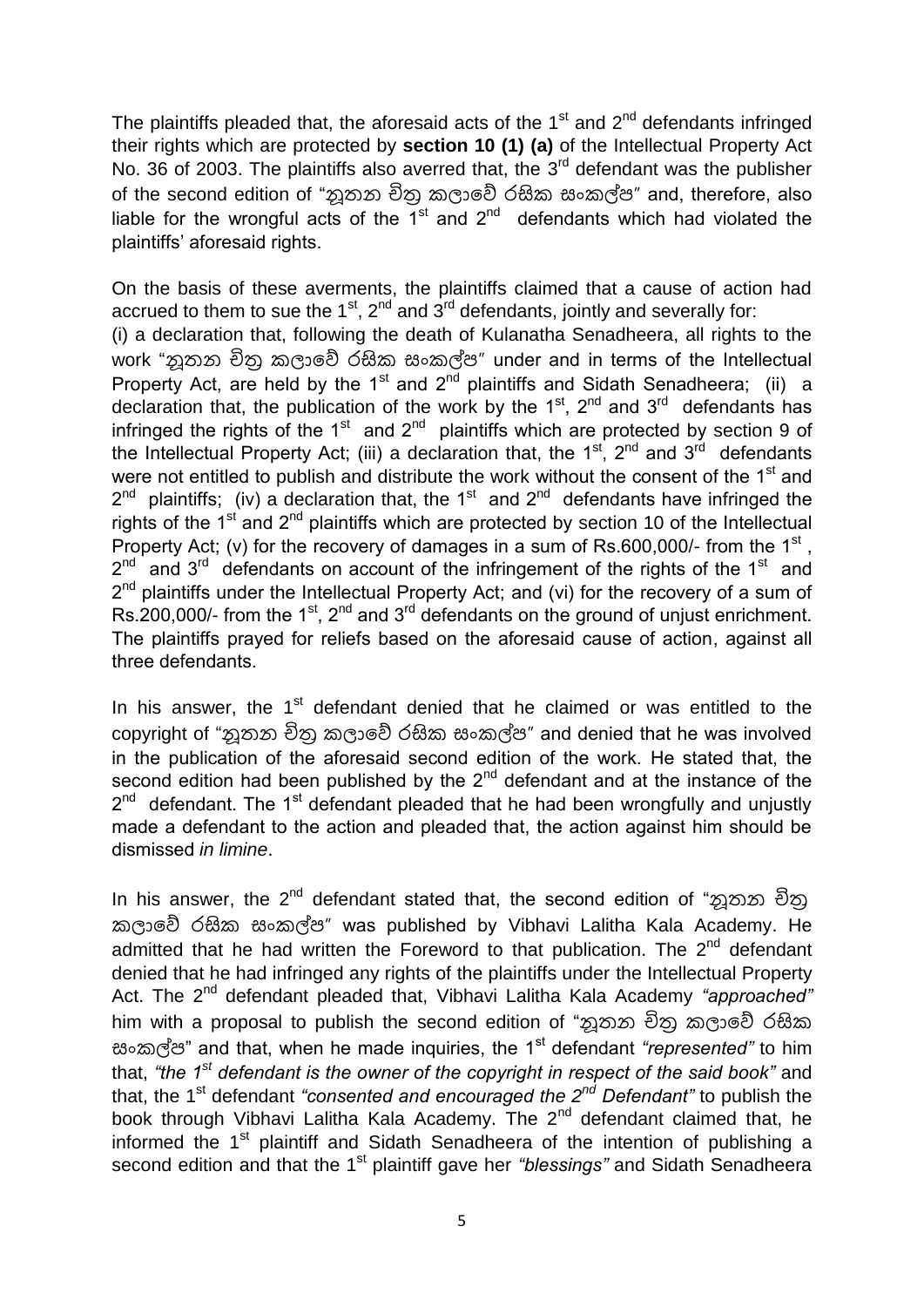*"indicated his consent"*. The 2nd defendant pleaded that, he *"pursuant thereto in good faith intimated to Vibhavi Academy of Fine Arts that the rights holders have consented to the publication of a second edition of `Nuthana Chitra Kalawe Rasika Sankalpa'"* and that he *"was involved with the publication of the 2nd Edition of `Nuthana Chitra Kalawe Rasika Sankalpa' with the bona fide intention of ensuring that the said book continued to be an accessible source of learning to Artists and art students in Sri Lanka".*

In his answer, the 3<sup>rd</sup> defendant admitted that, the second edition of "නූතන චිත කලාවේ රසික සංකල්ප" had been published by the Vibhavi Lalitha Kala Academy. He went on to state that, Vibhavi Lalitha Kala Academy is an incorporated body and denied that he is a trustee of that incorporated body. He pleaded that he had been wrongly joined as a defendant.

On 18<sup>th</sup> January 2008, the plaintiffs moved that the 3<sup>rd</sup> defendant's name be struck off from the case since Vibhavi Lalitha Kala Academy was an incorporated body and the  $3<sup>rd</sup>$  defendant was not a "trustee". On  $18<sup>th</sup>$  February 2008, the plaintiffs moved that the  $1<sup>st</sup>$  defendant's name also be struck off from the case in view of the contents of his answer. Thus, the case proceeded to trial between the  $1<sup>st</sup>$  and  $2<sup>nd</sup>$  plaintiffs and the  $2^{nd}$  defendant only.

When this case was taken up for trial on  $18<sup>th</sup>$  February 2008, the plaintiff framed six issues. I will set out these issues since they delineate and limit the scope of the plaintiff's case:

- Issue [1] After the death of Kulanatha Senadheera, have all rights arising out of his copyright of the work devolved upon the  $1<sup>st</sup>$  and  $2<sup>nd</sup>$  plaintiffs and Sidath Senadheera, who are the heirs of Kulanatha Senadheera?
- Issue  $[2]$  Are the 1<sup>st</sup> and 2<sup>nd</sup> plaintiffs and Sidath Senadheera entitled to all Intellectual Property rights in the said work and have they possessed the said rights?
- Issue [3] Has the 2nd defendant violated the rights of the plaintiffs **under section 10 (1) (a)** of the Intellectual Property Act? [emphasis added by me].
- Issue  $[4]$  Did the  $2<sup>nd</sup>$  defendant actively participate in the publication of the second edition of the work?
- Issue [5] If the above issues are answered in the affirmative, has the  $2^{nd}$ defendant sought to represent that the authorship of the work was to be attributed to the  $1<sup>st</sup>$  defendant?
- Issue [6] If one or more of the above issues are answered in the plaintiffs' favour, are the plaintiffs entitled to the reliefs prayed for in the plaint?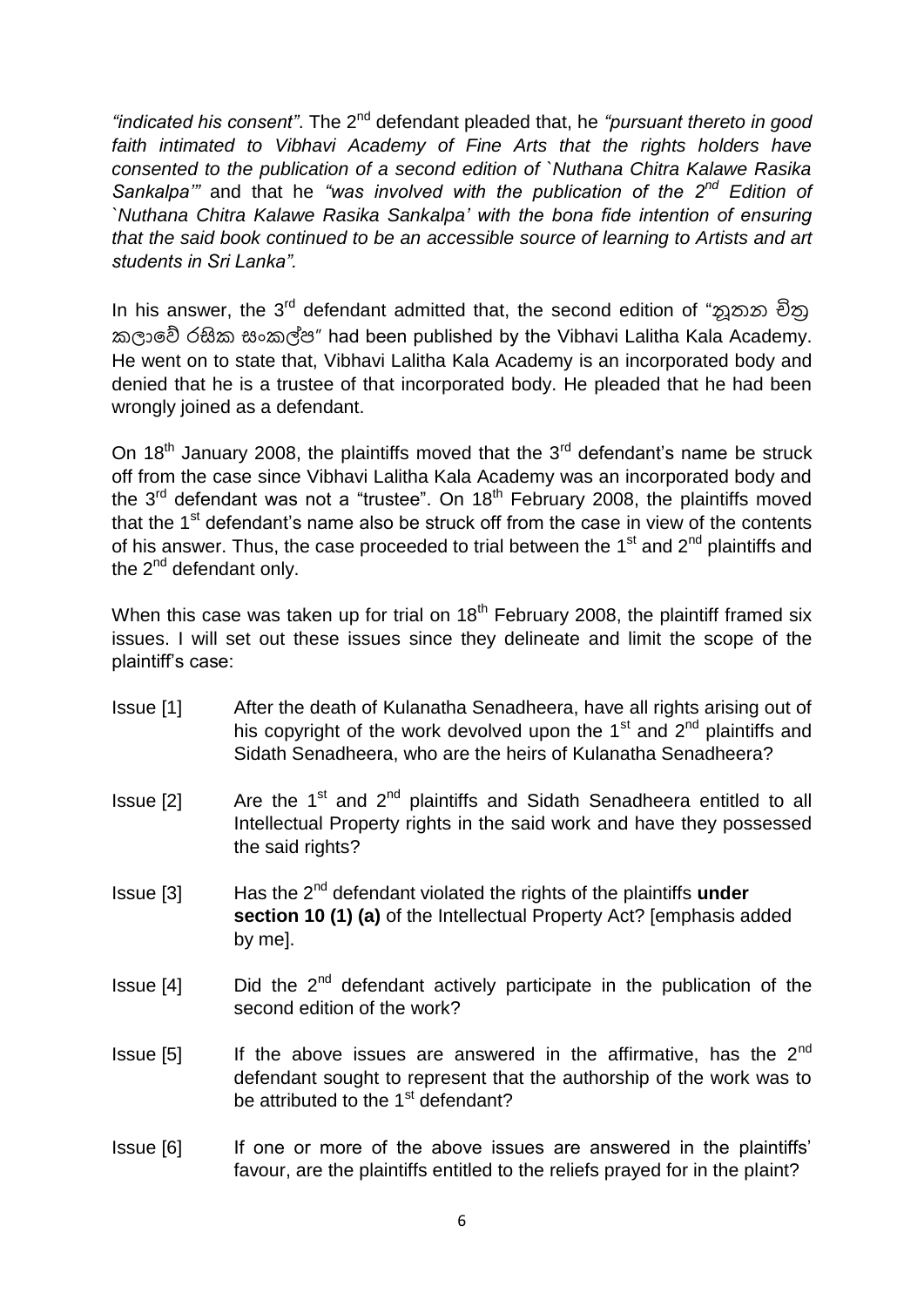The  $2^{nd}$  defendant framed fourteen issues, based on the averments in his answer. There were several sub issues in many of these issues. I will refer to the  $2^{nd}$ defendant's issues only if it is necessary to do so for the purposes of this judgment.

The 2<sup>nd</sup> plaintiff's evidence-in-chief was tendered to Court by way of her affidavit which was produced at the trial marked "X". The 2<sup>nd</sup> plaintiff also gave verbal evidence. The 2<sup>nd</sup> plaintiff did not say whether Kulanatha Senadheera died leaving a last will or intestate. However, she did say that his only heirs were the 1<sup>st</sup> and  $2^{nd}$ plaintiffs and Sidath Senadheera.

With regard to the  $1<sup>st</sup>$  defendant, the  $2<sup>nd</sup>$  plaintiff stated that, the plaintiffs had moved that his name be struck off from the action because the  $1<sup>st</sup>$  defendant had, in his answer, denied any knowledge of the publication of the  $2<sup>nd</sup>$  edition and acknowledged that the copyright of the work belonged to Kulanatha Senadheera

With regard to the 2<sup>nd</sup> defendant, the 2<sup>nd</sup> plaintiff stated that, the 2<sup>nd</sup> defendant was *"directly responsible for the publication of the second edition*" of "නූතන චිත්ර කලාවේ රසික සංකල්ප" *"without the permission or authority of the owners of the*  copyright to the said work". Other than for a general statement that the 2<sup>nd</sup> defendant had violated the plaintiffs' rights protected by the Intellectual Property Act by the publication of the work without the authority or permission of the plaintiffs, the *only* provision of the Intellectual Property Act which the 2<sup>nd</sup> plaintiff specified or referred to in this connection, was **section 10 (1) (a)** when she stated that, the  $2^{nd}$  defendant had *"violated section 10 (1) (a)"* of the Intellectual Property Act.

The plaintiffs also led the evidence of three other witnesses. The only evidence of these witnesses which requires mention is the fact that, the witness who was the owner of M/S "Sign and Graphics", stated the Job Order to print the second edition had been placed by Vibhavi Lalitha Kala Academy, which had done the proof reading and other work related to the printing and also paid for the printing of the second edition of the book.

The 2<sup>nd</sup> defendant gave evidence. He stated that the author of "නූතන චිතු කලාවේ රසික සංකල්ප" was Kulanatha Sendaheera. who was the 2<sup>nd</sup> defendant's maternal uncle. The 2<sup>nd</sup> defendant stated that, he had been a student at Vibhavi Lalitha Kala Academy. He stated that, Mr. Chandragupta Thenuwara and others from the Vibhavi Lalitha Kala Academy suggested to him that, since very few copies of "නූතන චිත කලාවේ රසික සංකල්ප" were available for the use of students and others, Vibhavi Lalitha Kala Academy should publish a second edition of the book.

The  $2^{nd}$  defendant stated that, when he made inquiries to ascertain who held the copyright of the work, the  $1<sup>st</sup>$  defendant, who is a solicitor practicing in England and was then visiting Sri Lanka, had informed him that the 1<sup>st</sup> defendant held the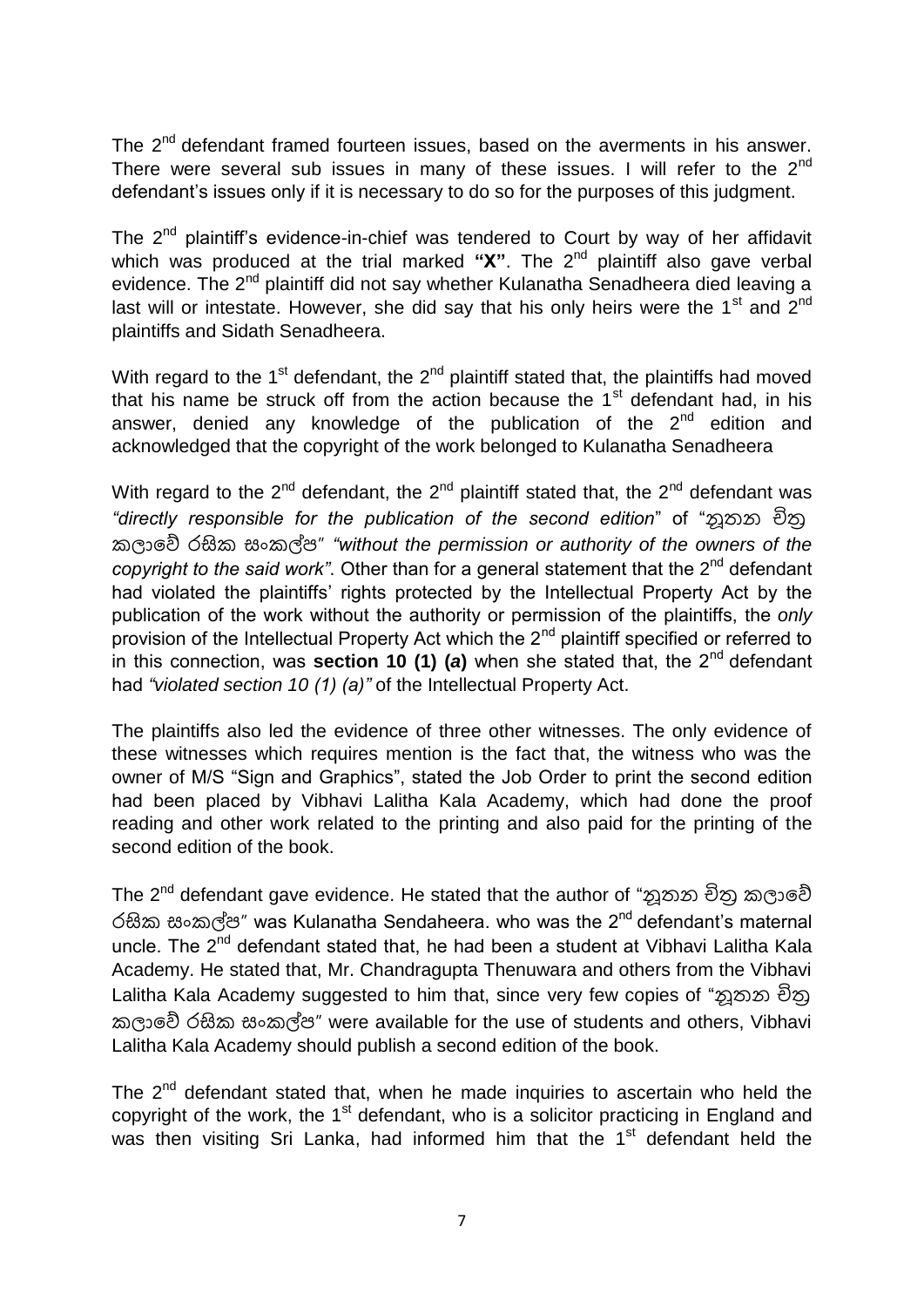copyright. The  $2^{nd}$  defendant also stated that, the  $1^{st}$  defendant requested and authorised him to proceed with the publication of the second edition.

The  $2^{nd}$  defendant said that he also informed the  $1<sup>st</sup>$  plaintiff and Sidath Senadheera of the idea of publishing the second edition and that they had verbally agreed. The  $2<sup>nd</sup>$  defendant stated that he conveyed to Vibhavi Lalitha Kala Academy that the 1<sup>st</sup> defendant, who was the owner of copyright, and Sidath Senadheera had agreed to the publication of a second edition and that, Vibhavi Lalitha Kala Academy should proceed to publish a second edition of "නූතන චිතු කලාවේ රසික සංකල්ප".

The  $2^{nd}$  defendant said that, after the second edition was published, he had forwarded copies to the  $1<sup>st</sup>$  and  $2<sup>nd</sup>$  plaintiffs and Sidath Senadheera in November, 2006. The affectionate inscription addressed to the  $1<sup>st</sup>$  and  $2<sup>nd</sup>$  plaintiffs and Sidath Senadheera, which the  $2^{nd}$  defendant had written on page three of one such copy was marked "R1/2D2". The 2<sup>nd</sup> defendant stated that he had no further connection with the publication of the second edition of "නූතන චිතු කලාවේ රසික සංකල්ප" and that he had not received any income from the publication.

In his judgment, the learned Trial Judge has analysed the plaintiffs' case, the  $2<sup>nd</sup>$ defendant's case, the consequences of the plaintiffs' decision not to proceed against the  $1<sup>st</sup>$  and  $3<sup>rd</sup>$  defendants and the evidence placed before the Court at the trial. Having done so, the learned Trial Judge answered the plaintiffs' aforesaid issue no.s [1] and [2] in favor of the plaintiffs and answered the plaintiffs' other issue no.s [3] to [6] against the plaintiffs. Accordingly, the High Court dismissed the plaintiff's case against the  $2^{nd}$  defendant, with taxed costs.

The plaintiffs appealed to this Court. We have heard learned Counsel for the 1<sup>st</sup> and  $2^{nd}$  plaintiffs and learned President's Counsel for the  $2^{nd}$  defendant and also considered the written submissions filed by them.

The plaintiffs' issue no.s [1] and [2] are whether the 1<sup>st</sup> and 2<sup>nd</sup> plaintiffs and Sidath Senadheera are the widow and only two children and sole heirs of Kulanatha Senadheera and entitled to all the Intellectual Property rights in the late Kulanatha Senadheera's work titled "නුතන චිතු කලාවේ රසික සංකල්ප".

The learned trial judge held that, the evidence at the trial between the plaintiffs and the  $2<sup>nd</sup>$  defendant was that the 1<sup>st</sup> and  $2<sup>nd</sup>$  plaintiffs and Sidath Senadheera are the widow and only two children and only heirs of Kulanatha Senadheera and that, the 2<sup>nd</sup> defendant has *not* disputed this position and, in fact, had acknowledged this position. The learned trial judge also held that, the evidence before the Court at the trial was to the effect that, Kulanatha Senadheera had not transferred his copyright of the work to a third party during his life time and that, the copyright would have devolved upon the 1<sup>st</sup> and 2<sup>nd</sup> plaintiffs and Sidath Senadheera after the death of Kulanatha Senadheera. The learned trial judge held that, the 2nd defendant had *not* disputed this position either. Accordingly, the High Court answered issue no.s [1] and [2] in the affirmative, against the 2nd defendant.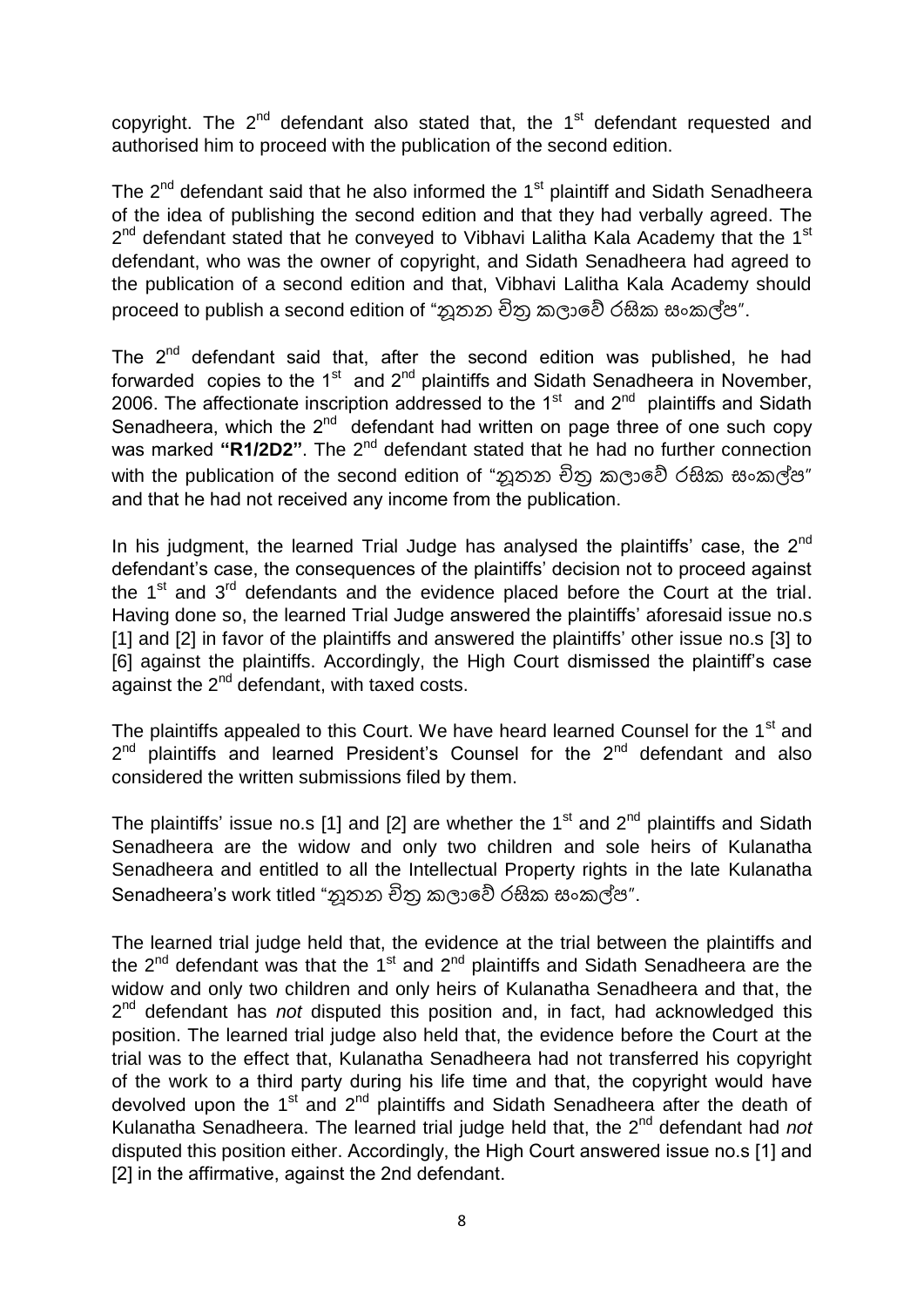Having perused the evidence, I am in agreement with these conclusions reached by the learned trial judge. It may be useful to add here, the observations made in Laddie, Prescott and Vitoria's "The Modern Law of Copyright and Designs" [2<sup>nd</sup> ed. vol.1 at p.585 and p.587] that, in the present time, *"Copyright is a purely statutory right and is a species of personal or movable property in the nature of a chose in action"* and that, where the owner of the copyright dies, *"….. the title to the copyright passes to the beneficiaries under the will or according to the rules of intestacy"*.

The plaintiffs' issue no. [3] is whether the  $2<sup>nd</sup>$  defendant has infringed the rights of the plaintiffs under **section 10 (1) (***a***)** of the Intellectual Property Act. Section 10 (1) of the Intellectual Property Act enacts that, the author of a work shall, independently of his "Economic Rights" in a work and even where he is no longer the owner of those "Economic Rights", have the following "Moral Rights":

- *" (a) to have his name indicated prominently on the copies and in connection with any public use of his work, as far as practicable;*
	- *(b) the right to use a pseudonym and not have his name indicated on the copies and in connection with any public use of his work; and*
	- *(c) to object to any distortion, mutilation or other modification of, or other derogatory action in relation to, his work which would be prejudicial to his honour or reputation."*.

It is clear that, issue no. [3] is **specific to and limited to section 10 (1) (***a***)** of the Intellectual Property Act, which only sets out the "Moral Right" of the author *"to have his name indicated prominently on the copies and in connection with any public use of his work, as far as practicable"*.

As set out earlier, the second edition of "නූතන චිතු කලාවේ රසික සංකල්ප" has prominently identified the author of the book to be Kulanatha Senadheera. This has been done in several places in the second edition. It is very unlikely that a reader of the second edition will fail to notice the identity of the author. Thus, it is obvious that there has been no violation of the "Moral Right" described in section 10 (1) (*a*) of the Intellectual Property Act. The learned trial judge correctly answered this issue no. [3] in the negative.

The plaintiffs' issue no. [4] is whether the  $2<sup>nd</sup>$  defendant actively participated in the publication of the second edition of the work. As set out earlier, in his answer itself, the  $2<sup>nd</sup>$  defendant has stated that, the Vibhavi Lalitha Kala Academy approached him with the proposal to publish the second edition of "නූතන චිත කලාවේ රසික සංකල්ප" and that he made inquiries to ascertain who held the copyright to the work. The 2nd defendant has stated that, thereafter, he *"pursuant thereto in good faith intimated to the Vibhavi Academy of Fine Arts that the rights holders have consented*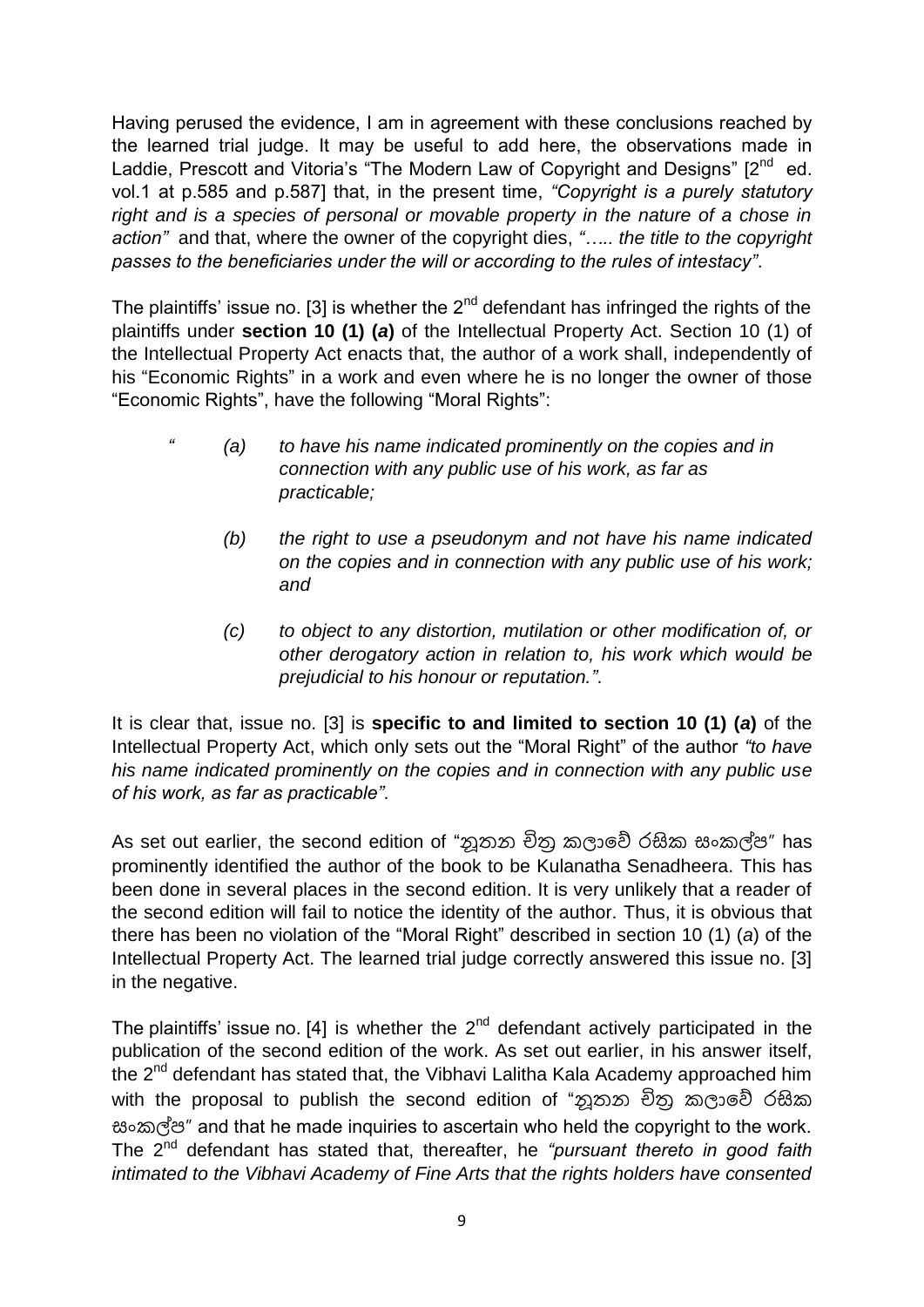*to the publication of a second edition of `Nuthana Chitra Kalawe Rasika Sankalpa'*  and that he *"was involved with the publication of the 2nd Edition of `Nuthana Chitra Kalawe Rasika Sankalpa' with the bona fide intention of ensuring that the said book continued to be an accessible source of learning to artists and art students in Sri*  Lanka". These averments in the 2<sup>nd</sup> defendant's answer, demonstrate that, the 2<sup>nd</sup> defendant has actively participated in and aided and enabled the publication of the second edition. Further, a perusal of the Foreword written by the 2<sup>nd</sup> defendant and included in the second edition, reveals that, the  $2^{nd}$  defendant played an integral part in the publication of the second edition. It is also very clear from the Foreword that, the 2<sup>nd</sup> defendant regarded himself as one of those who were directly responsible for the publication of the second edition. In the light of this evidence, the learned trial judge has correctly answered issue no. [3] in the affirmative.

The learned trial judge has gone on to state with regard to issue no. [3] that, the  $2^{nd}$ defendant had acted in good faith since he had obtained agreement to the publication of the second edition from the  $1<sup>st</sup>$  defendant, whom he believed held the copyright to the work. The learned trial judge also held that, the  $2<sup>nd</sup>$  defendant had no reason to suspect that, the rights of any person to the work, would be violated by the publication of the second edition.

In this regard, it is relevant to recall that, in their plaint, the plaintiffs specifically pleaded that, the 1<sup>st</sup> defendant has claimed to own the copyright of the work and that the **1 st defendant** published the second edition of "නූතන චිත්ර කලාවේ රසික සංකල්ප" in September 2006. Their allegation made in the plaint against the 2<sup>nd</sup> defendant, is only that he had actively participated in the publication of that second edition. Although the 1<sup>st</sup> defendant has later filed answer denying that he claimed to own the copyright and denying that he had any connection with the publication of the second edition, *no* admission to that effect was made at the trial and the 1<sup>st</sup> defendant did *not* give evidence to prove the truth of those denials. However, the 2nd defendant has given clear evidence that, the  $1<sup>st</sup>$  defendant has represented to him that the 1<sup>st</sup> defendant owned the copyright and that the 1<sup>st</sup> defendant authorised the publication of the  $2<sup>nd</sup>$  edition.

In these circumstances, on the basis of the only evidence before the Court, the learned trial judge was justified in reaching the conclusion that, the  $2<sup>nd</sup>$  defendant had relied on the representations made by the  $1<sup>st</sup>$  defendant and believed the  $1<sup>st</sup>$ defendant held the copyright. The likelihood that the  $2<sup>nd</sup>$  defendant believed the 1<sup>st</sup> defendant owned the copyright and authorised the publication of the  $2<sup>nd</sup>$  edition is strengthened by the fact that, the 2<sup>nd</sup> defendant has forwarded copies of the second edition to the  $1<sup>st</sup>$  and  $2<sup>nd</sup>$  plaintiffs and Sidath Senadheera soon after it was published. That was not the action of a person who was acting surreptitiously or dishonestly. In these circumstances, the learned trial judge was entitled to conclude that the 2nd defendant had acted *bona fide*.

However, it should be mentioned here that, since the evidence before the Court established that, the 2<sup>nd</sup> defendant was a person who was directly responsible for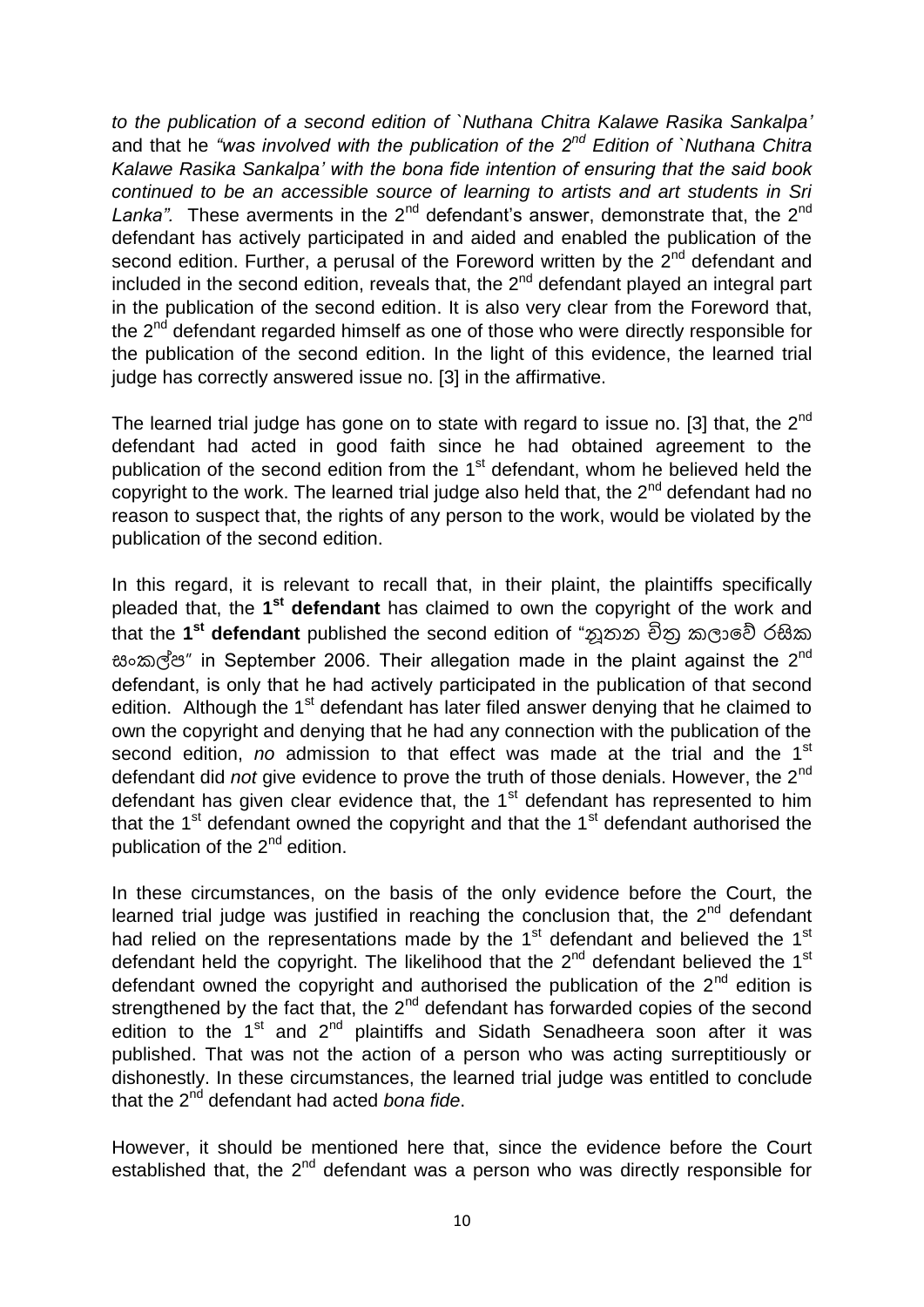and who was actively involved in the publication of the second edition of "නූතන චිතු කලාවේ රසික සංකල්ප", his *bona fides* would have been irrelevant *if* there had been an **issue** before the Court with regard to whether the 2<sup>nd</sup> defendant had infringed the plaintiffs' rights under section 9 of the Intellectual Property Act by the publication of the second edition of "නූතන චිතු කලාවේ රසික සංකල්ප" without the authority of the plaintiffs who were owners of the copyright of that work. A perusal of section 9 of the Intellectual Property Act suggests that, the constituent elements of an act of infringement under section 9 read with sections 22 and 170 of the Intellectual Property Act, do not give consideration to the intention of the infringer other than with regard, in some circumstances, to the computation of liability for damages.

.

By way of further explanation, it may be useful to point out here that, in the light of the facts of this case and under and in terms of section 9 (1) (*a*) of the Intellectual Property Act, an infringement of the plaintiffs' copyright by the *"reproduction of the work*" which took place when the second edition of "නූතන චිතු කලාවේ රසික සංකල්ප" was published, would have been in the nature of a "primary infringement", to borrow a term from the Copyright, Designs and Patent Act, 1988 in England. As a general principle, in the case of primary infringements of copyright, the intention, knowledge or *bona fides* of the persons who are directly responsible for such an infringement are not relevant since there is an imposition of a form of "strict liability'. Thus, in PERFORMING RIGHTS SOCIETY LTD vs. URBAN DISTRICT COUNCIL OF BRAY [1930 AC 377 PC], the plaintiff Society sued the defendant Urban District Council for the infringement of a copyright held by the plaintiff. The alleged infringement occurred when a band employed by the Urban District Council performed music to which the plaintiff owned the copyright. The Urban District Council pleaded as one of its defences, the fact that they were unaware that the performance of the music would infringe any copyright. Lord Sankey rejected that defence and commented [at p.390],*"Here again, innocence of infringement is no answer"*. On the same lines, in HAWKES & SON (LONDON) LTD vs. PARAMOUNT FILM SERVICE [1934 Ch. 593 at p.602],. Lord Hanworth MR, referring to the Copyright Act, 1911, stated *"It is quite plain from what Lindley LJ said in Hanfstaengal v. Empire Palace that we have to consider the statute on broad lines; to bear in mind the necessity for the protection of authors whether of musical or literary compositions. The Acts have to be construed with reference to that purpose, and they are not to be made instruments of oppression or extortion. On the other hand, as the learned Lord Justice says, `the intention of an infringer is immaterial'…."*  In the later case of FRANCIS DAY & HUNTER LTD vs. BRON [1963 Ch. 587 at p. 624], Diplock LJ, as he then was, referring to the Copyright Act, 1956 stated *"It is, however, in my view, equally clear law that neither intention to infringe, nor knowledge that he is infringing on the part of the defendant, is a necessary ingredient in the cause of action for infringement of copyright. Once the two elements of sufficient objective similarity and causal connection are established, it is no defence that the defendant was unaware (and could not have been aware) that what he was doing infringed the copyright in the plaintiff's work."*. The learned judge went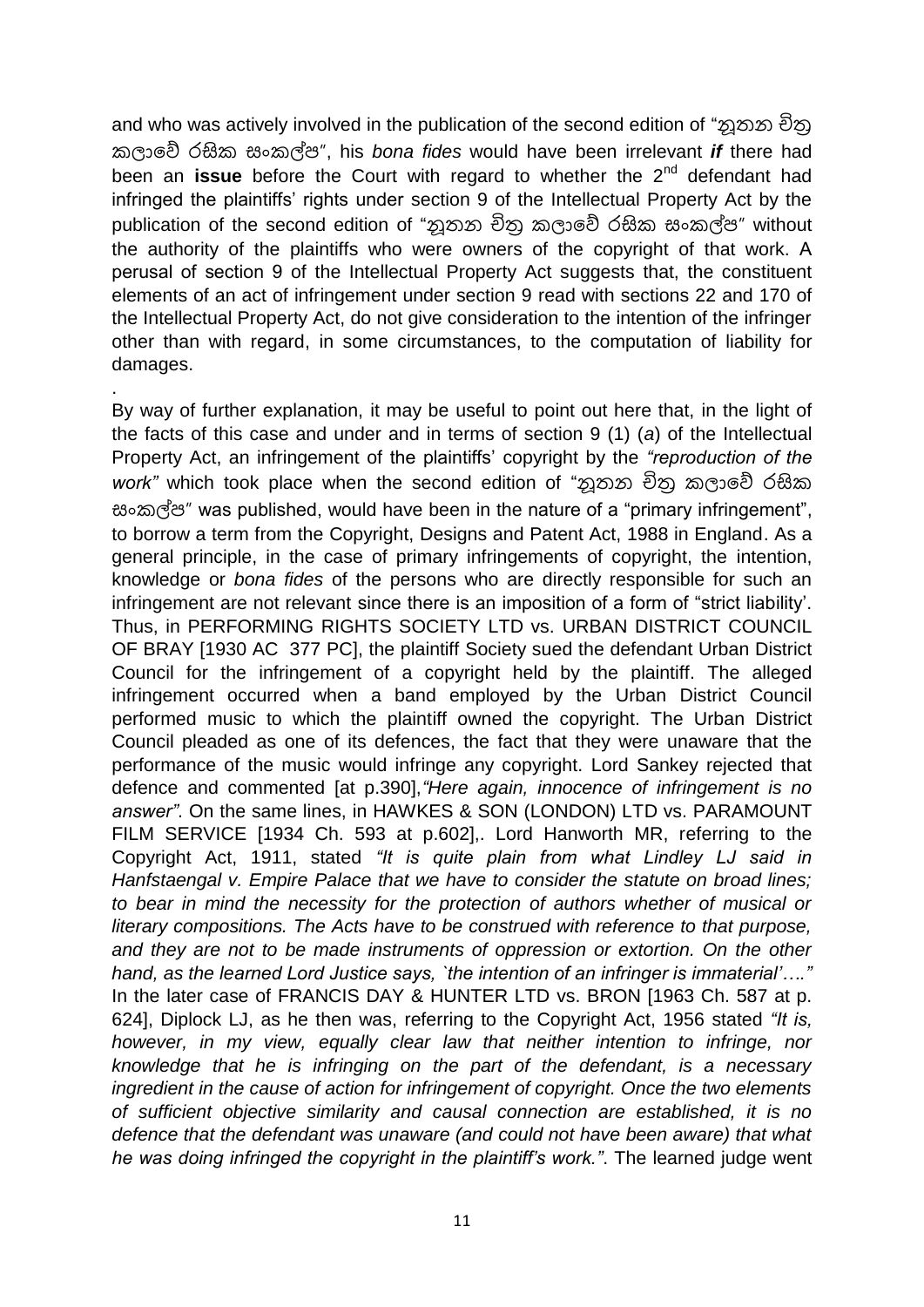on to observe that, the absence of knowledge on the part of the infringer may be relevant only with regard to his liability in damages.

Thus, Laddie, Prescott and Vittoria state [at p. 81], *"Guilty knowledge is not an essential ingredient of the wrong of primary infringement of copyright"*. The exception to this principle would be in the case of prosecution for an *offence* of wilful infringement of a copyright under section 178 of the Intellectual Property Act, where wrongful intention or knowledge will be an essential component of culpability for that offence.

It should also be mentioned here that, in some jurisdictions, the question of determining the intention, knowledge or *bona fides* of the infringer could arise in instances of "secondary infringement" or "contributory infringement", which may be described, in general and without attempting to define these terms, as instances where the alleged infringer has played only an indirect or subsidiary part in the production of the infringing product or performance or in its distribution. The concept of "secondary infringements" is statutorily recognized in the Copyright, Designs and Patent Act, 1988 in England while the concept of "contributory infringements" and also the concept of "vicarious infringements", are recognized and often adverted to in the United States of America. However, our Intellectual Property Act makes no reference to or distinction between "primary infringements", "secondary infringements" "contributory infringements" and "vicarious infringements". The question of whether these concepts can be properly regarded as being relevant or applicable in Sri Lanka under and in terms of the Intellectual Property Act in circumstances where a defendant has played only an indirect or subsidiary part in an alleged infringement without any intention or actual knowledge or reasonable cause to know that he is committing an infringement, will have to await consideration in an appropriate case.

In view of the submissions made on behalf of the  $2<sup>nd</sup>$  defendant that he played only a "secondary" or "contributory" part in the publication of the second edition, it should be mentioned here that, the evidence establishes the  $2<sup>nd</sup>$  defendant and Vibhavi Lalitha Kala Academy were directly responsible for the publication of the second edition and that the  $2^{nd}$  defendant's liability for the publication of the second edition cannot be properly classified as being "secondary" or "contributory" even if these concepts could be considered in Sri Lanka under our Intellectual Property Act.

Thus, in any event, the  $2^{nd}$  defendant was a person who was directly responsible for and who was actively involved in the publication of the second edition of "නූතන චිත කලාවේ රසික සංකල්ප". Therefore, the 2<sup>nd</sup> defendant could be held liable for the infringement of the plaintiffs' copyright caused by the publication of the second edition of "නූතන චිතු කලාවේ රසික සංකල්ප" *provided* the plaintiffs successfully proved that **the rights they have placed** *in issue* **at the trial** have been violated by the publication of the second edition.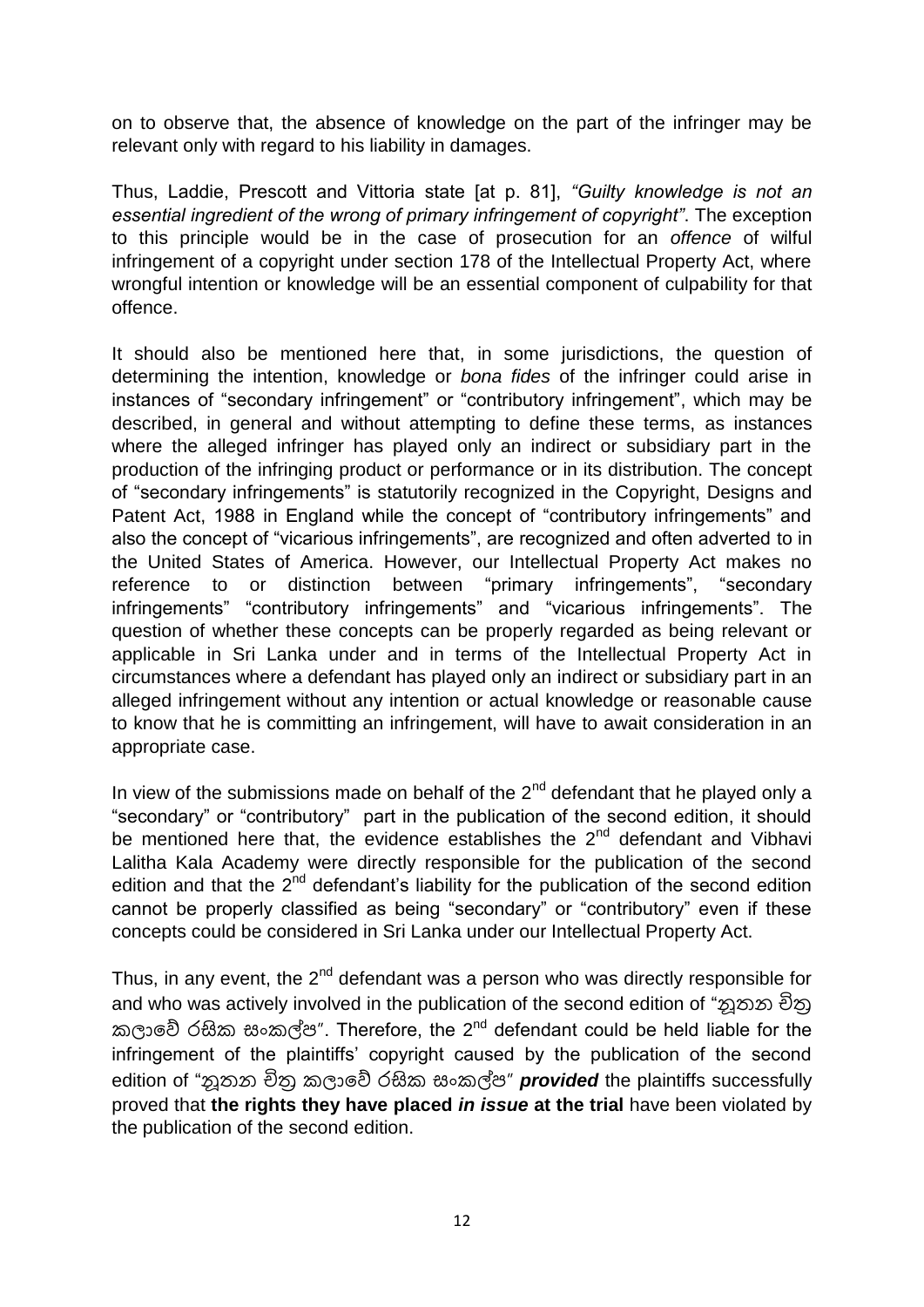To get back to the issues, the plaintiffs' issue no. [5] is whether the  $2^{nd}$  defendant sought to represent that the authorship of the work was to be attributed to the 1<sup>st</sup> defendant. As set out earlier, the second edition of "නූතන චිතු කලාවේ රසික සංකල්ප" clearly identifies the author of the book to be Kulanatha Senadheera. The Foreword written by the  $2<sup>nd</sup>$  defendant also does so. Accordingly, the learned trial judge correctly answered issue no. [5] in the negative.

Lastly, the plaintiffs' issue no. [6] is whether, if one or more of the above issue no.s [1] to [5] are answered in the plaintiffs' favour, the plaintiffs are entitled to the reliefs prayed for in the plaint. Although the learned trial judge has answered issue no.s [1], [2] and [4] in the plaintiff's favour, the result of those answers is that: (a) the High Court has held that, the  $1<sup>st</sup>$  and  $2<sup>nd</sup>$  plaintiffs and Sidath Senadheera are entitled to the Intellectual Property rights in the work titled "නූතන චිතු කලාවේ රසික සංකල්ප", as against the 2nd defendant; and (b) the 2<sup>nd</sup> defendant has actively participated in the publication of the second edition of that work. However, these issues being answered in the plaintiffs' favour does not entitle the plaintiffs to judgment against the 2<sup>nd</sup> defendant since these issues only refer to facts which form a part of the underpinning or background of the cause of action claimed by the plaintiffs. Issue no.s [1], [2] and [4] do *not* set out the alleged violation of the rights of the plaintiffs which constitutes the cause of action claimed by the plaintiffs.

Instead, the alleged violation of the rights of the plaintiffs under the Intellectual Property Act are crystallized *only* in the aforesaid issue no.s [3] and [5] which ask whether the 2<sup>nd</sup> defendant has violated the rights of the plaintiffs under **section 10 (1) (***a***)** of the Intellectual Property Act and whether the 2nd defendant has sought to represent that the authorship of the work was to be attributed to the 1<sup>st</sup> defendant. The learned trial judge has correctly answered those two issues in the negative.

The consequence has to be that, since the *only* two rights under the Intellectual Property Act which the plaintiffs placed in issue at the trial, have been correctly answered against the plaintiffs, the plaintiffs will not be entitled to judgment against the 2<sup>nd</sup> defendant. The learned trial judge has, accordingly, correctly answered the consequential issue no. [6] in the negative and dismissed the plaintiffs' action.

Before concluding this judgment, it is necessary to refer to the relief prayed for in prayer ( $\alpha$ ) of the plaint – *ie:* a declaration that, the 1<sup>st</sup> and 2<sup>nd</sup> plaintiffs and Sidath Senadheera were entitled to the Intellectual Property rights of the work titled "නූතන චිත කලාවේ රසික සංකල්ප". Although the learned trial judge answered the plaintiff's issue no.s [1] and [2] in the affirmative in the trial against the  $2<sup>nd</sup>$  defendant, the learned Judge has gone on to hold that, the plaintiffs were *not* entitled to the aforesaid declaration.

The learned trial judge declined to issue this declaration because Sidath Senadheera had not been made a party to the case and had not given evidence at the trial. Therefore, the High Court was of the view that, the declaration cannot be issued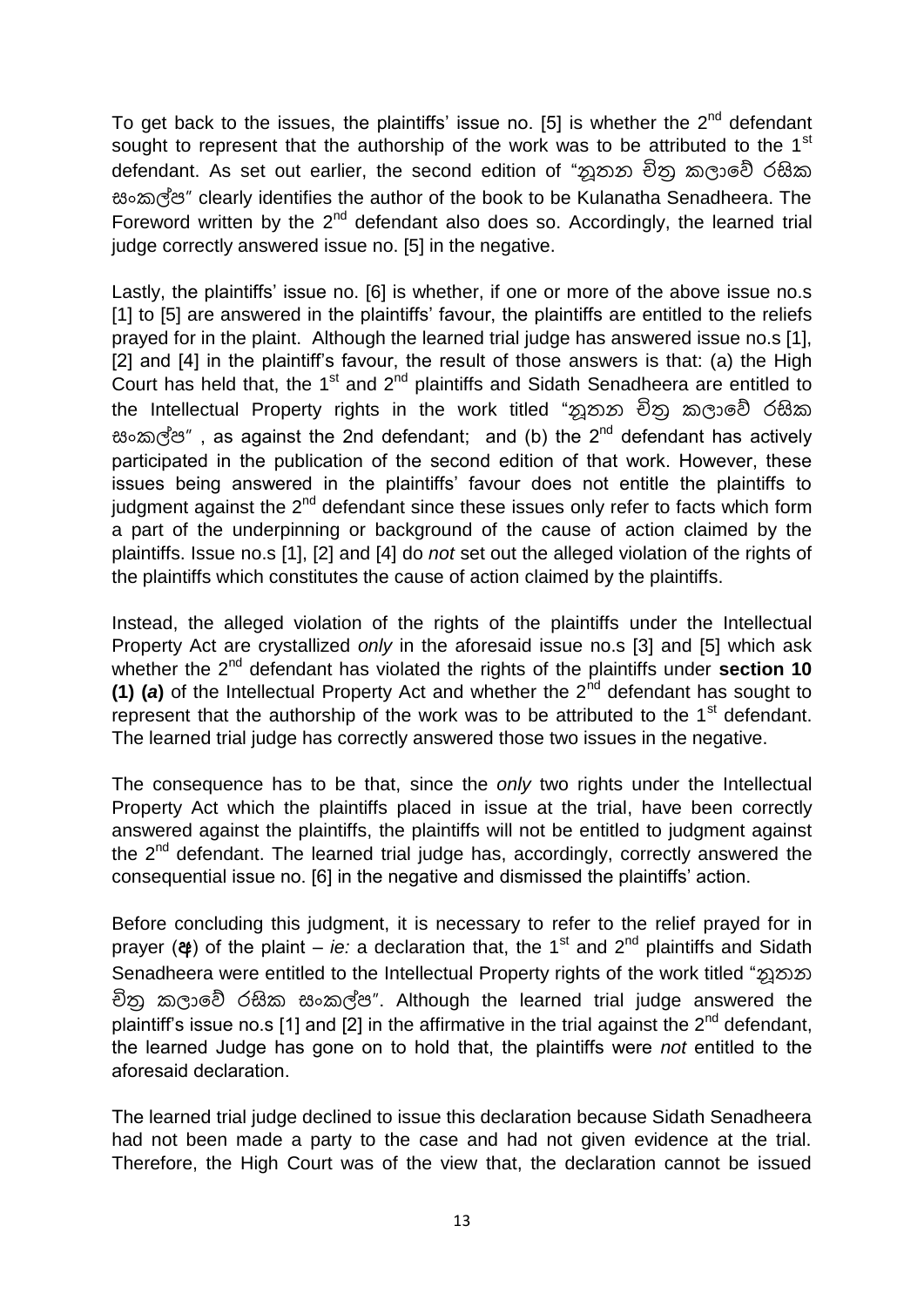since the plaintiffs had failed to establish that Sidath Senadheera had not transferred his rights in the copyright to Vibhavi Lalitha Kala Academy or to the 1<sup>st</sup> defendant or to a third party. The High Court commented adversely on the fact that, the plaintiffs had failed to bring Sidath Senadheera, Vibhavi Lalitha Kala Academy (which has published the second edition) and the  $1<sup>st</sup>$  defendant (who is said to have claimed to own the copyright) before the Court at the trial. The High Court correctly held that, unless these persons had been brought before the Court at the trial, the plaintiffs were not entitled to a declaration that might affect the lawful rights of these persons.

It is also necessary to refer to the relief prayed for in prayer (**ආ**) of the plaint - *ie:* a declaration that, the publication of the work "නුතන චිතු කලාවේ රසික සංකල්ප" by the 1<sup>st</sup>, 2<sup>nd</sup> and 3<sup>rd</sup> defendants has violated the rights of the 1<sup>st</sup> and 2<sup>nd</sup> plaintiffs which are protected by **section 9** of the Intellectual Property Act. Although the plaintiffs have prayed for the aforesaid declaration, they did *not* frame an **issue** based on an alleged violation of section 9 of the Intellectual Property Act. Section 9 (1) sets out the "Economic Rights" of the owner of copyright of a work and sub sections (*a*) to (*j*) of Section 9 (1) lists ten types of different acts relating to a work, which the owner of the copyright of that work has the exclusive right to carry out or authorize.

If the plaintiffs wished to obtain the aforesaid declaration prayed for in prayer (**ආ**) of the plaint, they were obliged, at the very least, to frame a specific **issue** on whether the defendant had violated **section 9 (1)** of the Intellectual Property Act. However, as mentioned earlier, the *only* issues raised by the plaintiffs which allege a violation of their rights under the Intellectual Property Act, are the aforesaid issue no.s [3] and [5] which are specific to and limited to an alleged violation of section 10 (1) (*a*) and an alleged attempt to attribute the authorship of the work to the  $1<sup>st</sup>$  defendant. There is *no* other issue on an alleged violation of the plaintiffs' rights in the work titled "නූතන චිතු කලාවේ රසික සංකල්ප".

Consequently, there was *no* **issue** placed before the High Court for determination, with regard to whether the  $2^{nd}$  defendant had infringed the plaintiffs' rights under **section 9** of the Intellectual Property Act. The mere fact that, when the plaintiffs pleaded their cause of action in the plaint, they claimed a cause of action to obtain the aforesaid declaration and then prayed for a declaration to that effect in prayer (**ආ**) of the plaint, will not help the plaintiffs to obtain that declaration unless they had specifically placed in issue at the trial, the question of whether the 2<sup>nd</sup> defendant had infringed the plaintiffs' rights under section 9 of the Intellectual Property Act. As De Silva CJ emphasized in HANAFFI vs. NALLAMA [1998 1 SLR 73 at p.77] *"What is relevant for present purposes and what needs to be stressed is that once issues are framed, the case which the court has to hear and determine become crystallized in the issues. It is the duty of the court "to record the issues on which the right decision of the case appears to the court to depend" (section 146 (2) of the Civil Procedure Code). Since the case is not tried on the pleadings, once issues are*  raised and accepted by the court the pleadings recede to the background. The Court *of Appeal was in error in harking back to the pleadings and focusing on the "validity"*